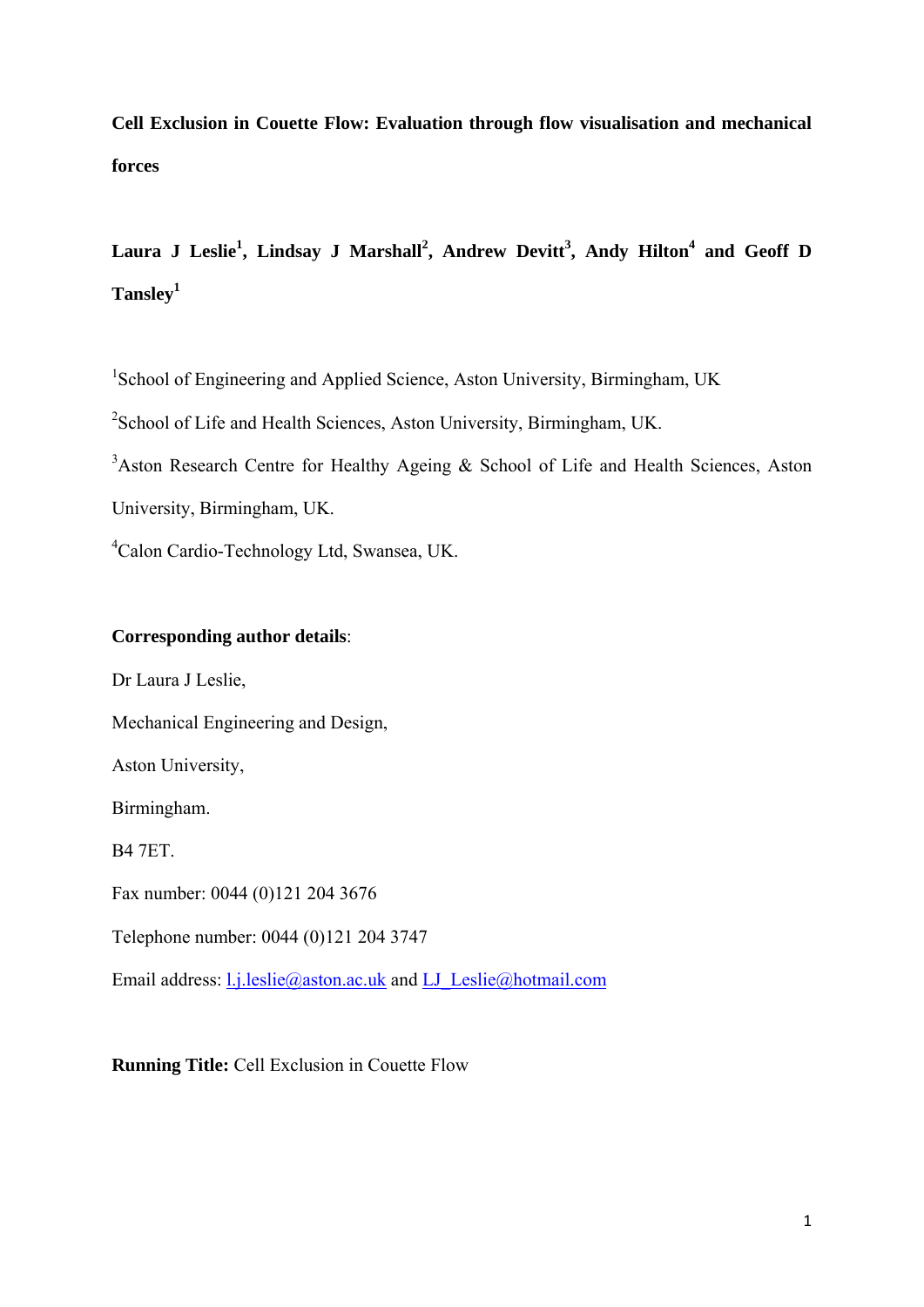## **Abstract**

**Introduction**: Cell exclusion is the phenomenon whereby the haematocrit and viscosity of blood decreases in areas of high stress. Whilst this is well known in naturally occurring Poiseuille flow in the human body, it has never previously been shown in Couette flow, which occurs in implantable devices including blood pumps. The high shear stresses that occur in the gap between the boundaries in Couette flow is known to cause haemolysis in erythrocytes.

**Materials and Methods:** We propose to mitigate this damage by initiating cell exclusion through the use of a spiral groove bearing (SGB) which will provide escape routes by which the cells may separate themselves from the plasma and the high stresses in the gap. The force between two bearings (one being the spiral groove bearing) in Couette flow was measured. Stained erythrocytes, along with silver spheres of similar diameter to erythrocytes, were visualised across a transparent SGB at various gap heights.

**Results:** A reduction in the force across the bearing for human blood, compared to fluids of comparable viscosity, was found. This indicates a reduction in the viscosity of the fluid across the bearing due to a lowered haematocrit because of cell exclusion. The corresponding images clearly show both cells and spheres being excluded from the gap by entering the grooves. This is the first time the phenomenon of cell exclusion has been shown in Couette flow. It not only furthers our understanding of how blood responds to different flows but could also lead to improvements in the future design of medical devices.

**Key Words:** Erythrocytes, Hemolysis, Hemorrheology, Packed Red-Cell Volume, Ventricle-Assist Device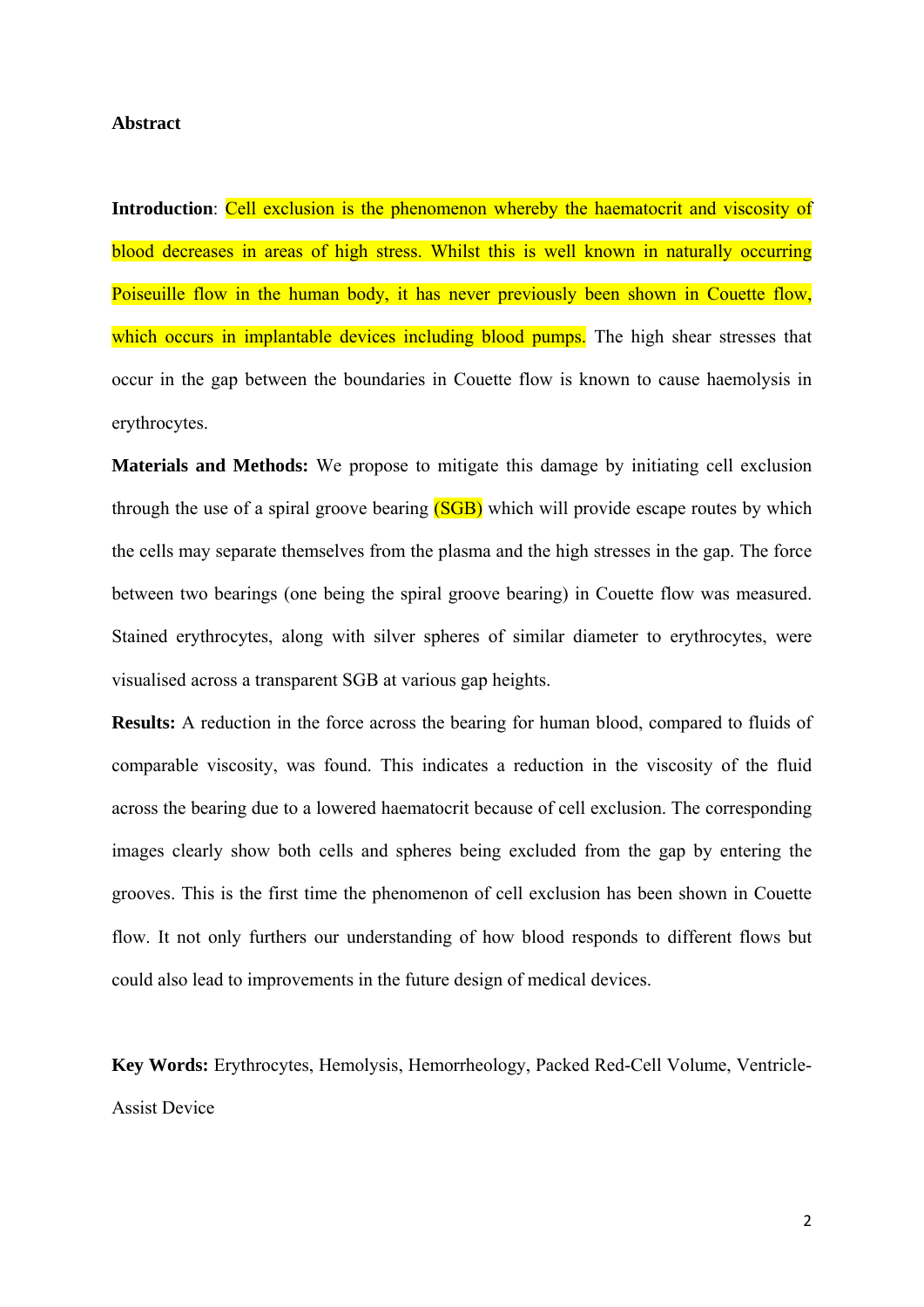#### **Introduction**

Cell exclusion is the phenomenon that allows the viscous fluid that is blood, to travel through the narrow tubes of the body (i.e. the capillaries), under the force and pressure provided by the heart. Cells effectively 'thin out' as the blood is pumped through the narrow vessels, lowering the haematocrit and so the viscosity of the blood and allowing it to be pumped through these narrow vessels by the heart (1). This reduction in haematocrit and consequent reduction in viscosity is termed cell exclusion.

Previous studies have shown the existence of cell exclusion in Poiseuille flow - pressuredriven flow between stationary surfaces (e.g. in a pipe or capillary). This was shown with work in the 1930s wherein the viscosity of blood in different size tubes was measured, showing a reduction in viscosity and haematocrit in the narrowest tubes (1). This development has led to further research in the way in which blood cells behave in tubular flow.

The behaviour of blood cells within whole blood has been investigated over the years in various settings including the variation of haematocrit through glass chambers (2) and around obstacles such as stenosis (3). In addition, techniques such as fluorescence and particle image velocimetry (PIV) have been developed to better visualise the flow of cells(4). Evidence of cell exclusion in a VentrAssist blood pump with pad bearings has also been suggested through reduction in blood viscosity (5). However, cell exclusion in Couette flow, the flow in a gap between one rotating and one stationary surface, has not been previously been shown.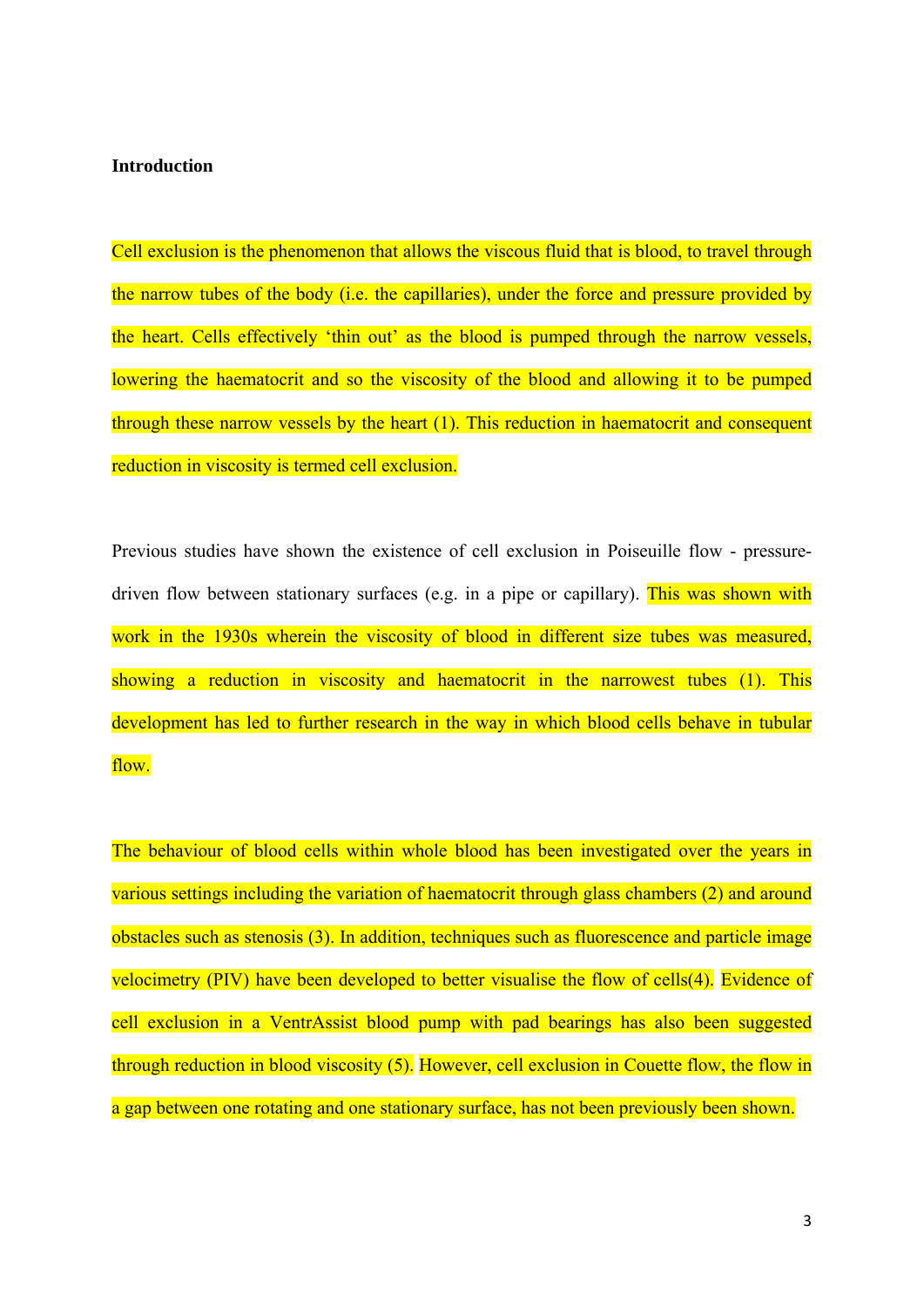Couette flow-based medical devices, including implantable rotary blood pumps, can have traumatic and/or haemolytic effects on blood cells passing through them(6, 7). In order to improve the design of such devices, it is important to test for and aim to reduce cell damage and have a greater understanding of the behaviour of blood and its components when in contact with these devices(8, 9). In the case of implantable rotary blood pumps, cell damage including haemolysis is believed to be due to the small gaps inside the pump producing high levels of shear stress in Couette flow. Shear stress is known to exert a haemolytic effect on human blood both through continuous(10-13) and cyclic(14) application. Accepted wisdom (or design practice) recommends that in order to limit haemolysis, the size of the gap within a blood pump through which the blood passes must be kept above a minimum, damageinducing level resulting in limitations in the way the pumps are designed.

In order to overcome this limitation, cell exclusion, such as that which occurs naturally in Poiseuille flow, could potentially protect the cells in Couette flow through the reduction of haematocrit in the areas of high stress.

Here we demonstrate for the first time, cell exclusion in Couette flow through the novel use of a spiral groove bearing (SGB), wherein the bearing operates with a viscosity lower than that of whole blood and where cell exclusion will have a significant anti-traumatic quality.

A SGB has one surface with a recurring pattern of grooves that is designated by logarithmic spirals (see Figure 1 for a cross-sectional view of the bearings). When one of the two parts of such a bearing is rotated with respect to the other, the viscous fluid in which the bearing is immersed is pumped through the grooves. Depending upon the direction of rotation and groove pattern, the fluid may either be pumped towards or away from the axis of rotation.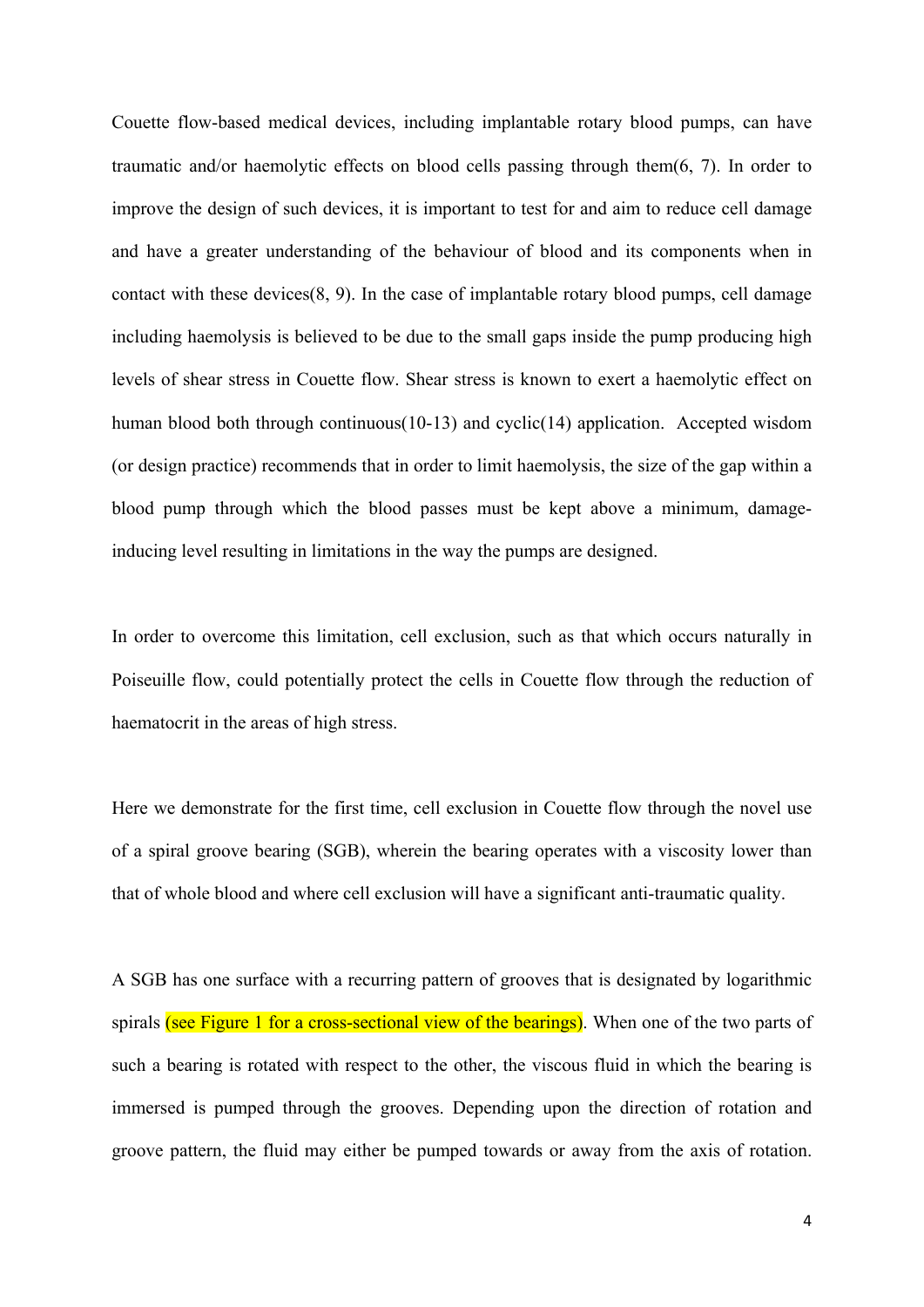The flow rate in the grooves is dictated by the flow area available to allow fluid (blood) to escape from the grooves: this might be almost zero (corresponding to the greatest bearing force production). Muijderman(15) noted that there is no exchange of fluid between that within the gap and that outside the gap when flow area is reduced so as to prevent flow in the grooves; this might bring a distinct advantage when using a SGB as a blood bearing, as without transverse flow no blood cells will enter the gap once the rotor is started and this will be protective of the red cells.

In 1966 Muijderman(15) published work on the theory and application of various types of SGBs. Since then, the technology has attracted relatively little attention, with the major focus of application being in hard disc drive (HDD) and other high-speed spindle applications(16).

However, in 2004 Kink and Reul first proposed the use of a SGB as a blood bearing in miniature blood pumps. They identified SGBs as special type of hydrodynamic bearing that shows excellent load capacity and friction coefficient as compared to other types of hydrodynamic thrust bearings(17).

The aim was to demonstrate cell exclusion in Couette flow through the novel design and testing of a SGB which reduces red cell count in areas of high shear stresses leaving only (or predominantly) plasma in the gap. Two approaches were taken: 1) Through the linear relationship between force and viscosity, and 2) Through the visualisation of blood cells and equivalent analogues in Couette flow.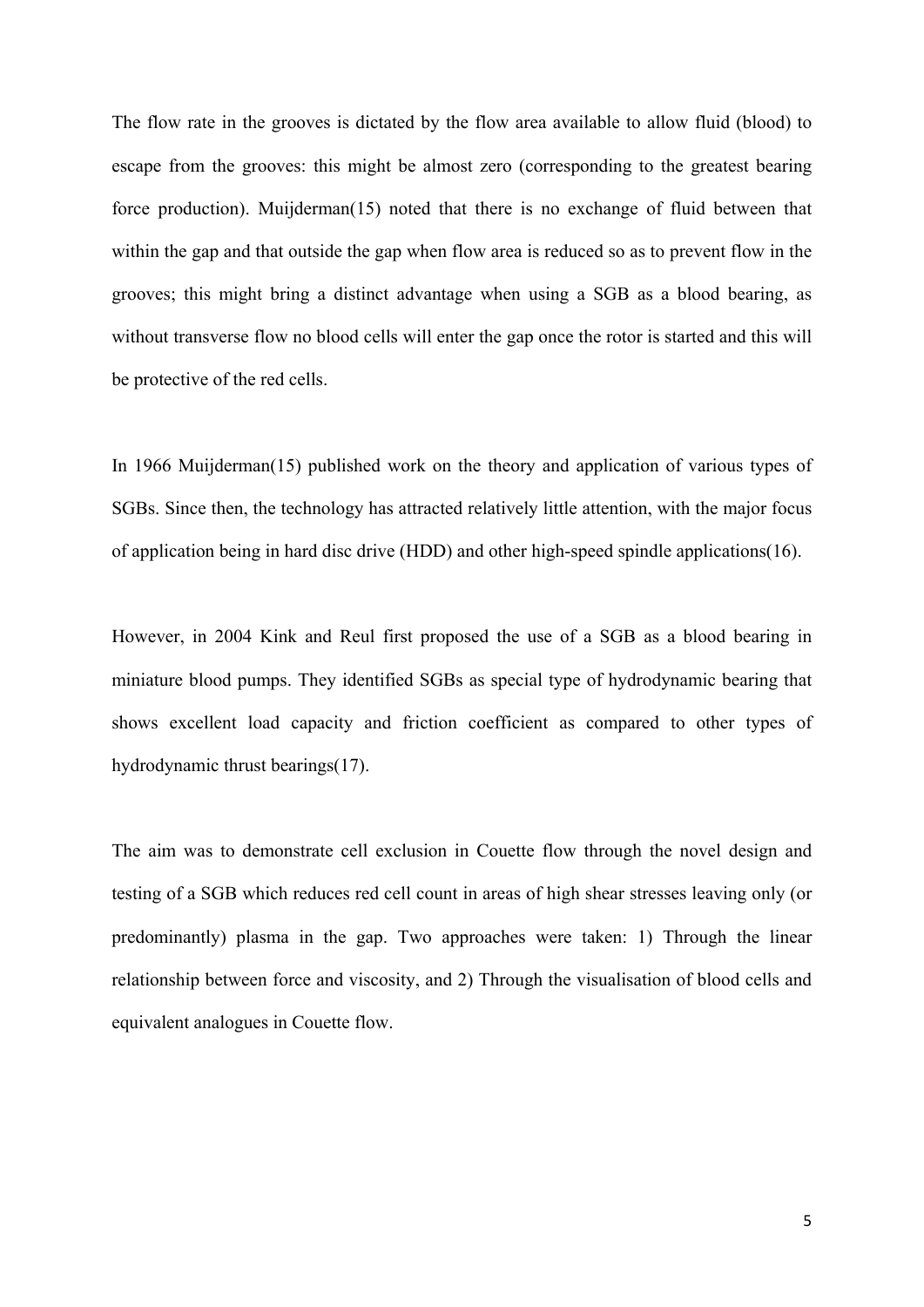# **Methods and Methods**

#### **Spiral Groove Bearing Design**

The SGB was designed using Computer Aided Design (CAD) software and the theoretical performance of the SGB can be predicted using Equation 1(15). Table 1 identifies the variables in Equation 1. The numerical values for the variables are explained.

$$
F = \frac{K_1 C_2}{2} \frac{\omega}{h_0^2} \frac{\left(\frac{(h_0/h_2)}{1 + (h_0/h_2)}\right)^2 \cot(\alpha) \left(1 - \left(\frac{(h_0/h_2)}{1 + (h_0/h_2)}\right)\right) \left(1 - \left(\frac{(h_0/h_2)}{1 + (h_0/h_2)}\right)^3\right)}{\left(1 + \left(\frac{(h_0/h_2)}{1 + (h_0/h_2)}\right)^3\right)^2 + 4\left(\frac{(h_0/h_2)}{1 + (h_0/h_2)}\right)^3 \cot(\alpha)^2}
$$
(1)

Where

$$
K_1 = 3\pi \eta R^4 \left( 1 - \left( r_i / r_o \right)^4 \right)
$$
  

$$
C_2 = \frac{e^{\frac{-2\pi}{k} \left( 1 - \frac{2\alpha}{\pi} \right) \tan(\alpha)} - \left( r_i / r_o \right)^4 e^{\frac{2\pi}{k} \left( 1 - \frac{2\alpha}{\pi} \right) \tan(\alpha) - \left( r_i / r_o \right)^4}
$$

The load capacity, *F*, of the hydrodynamic bearing may be calculated from Equation 1 by selecting values for each of the parameters. The outer radius,  $r_0$ , of the impeller was set at  $r_0$  $= 22$  mm. The larger the surface area of the bearing the greater the load capacity; it follows that the inner radius should be as small as possible. However, load capacity is relatively unaffected by decreasing the inner radius much past  $r_i = 12$  mm.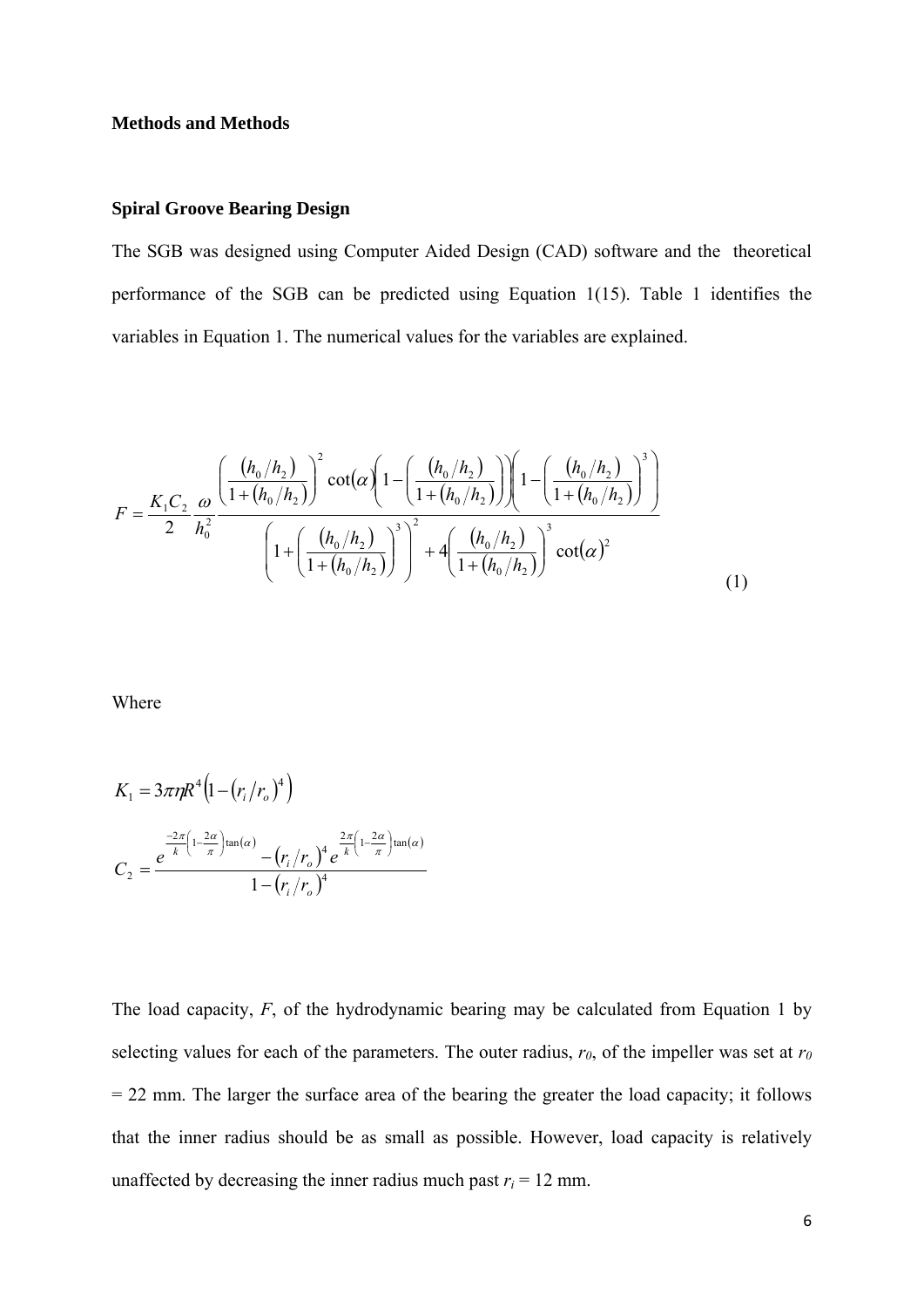The load capacity is maximal at groove angles between 12-17°; so the groove angle, *α*, was set to 15°. For similar reasons, the number of grooves, *k*, has been set to 15 in order to optimise the bearing performance whilst maintaining a degree of simplicity with respect to manufacture.

The optimum value of the ridge width-to-groove width ratio, *γ*, varies very little from 1 for various groove geometries; this value was used which simplifies the expression for the correction factor,  $C_2$ . The expression for  $C_2$  as shown in equation 1, is of this simplified arrangement, whereby *γ* has already been substituted with the value of 1.

The relationship between groove height,  $h_2$ , and film thickness,  $h_0$ , is a more complex one; the optimum ratio is  $h_0$ : $h_2$  = 0.35; for a set groove height  $h_2$  = 200 µm, the corresponding film thickness  $h_0 = 70 \text{ }\mu\text{m}$  – but in use this ratio cannot be maintained as the film thickness  $h_0$ varies. The groove height,  $h_2$ , of the SGB can be seen visually in Figure 1. Film thickness is determined by the gap between the bearings i.e. a gap height of 25 um, would result in a film thickness,  $h_0$ , of the same value as can be seen in Figure 2.

## **The Rig & Loop**

A rig was designed and built which allowed fluid to be passed between the two faces of the bearing. The lower face remained stationary and incorporated the spiral grooves; two versions of this face were made using a CNC milling machine (Fanuc Robodrill α-T21iE, FANUC Ltd., Oshino-mura, Japan): one was transparent to allow visual access through it during flow visualisation experiments, the second was of the same shape but fabricated from stainless steel and used in the force measurement experiments. The upper, flat, stainless steel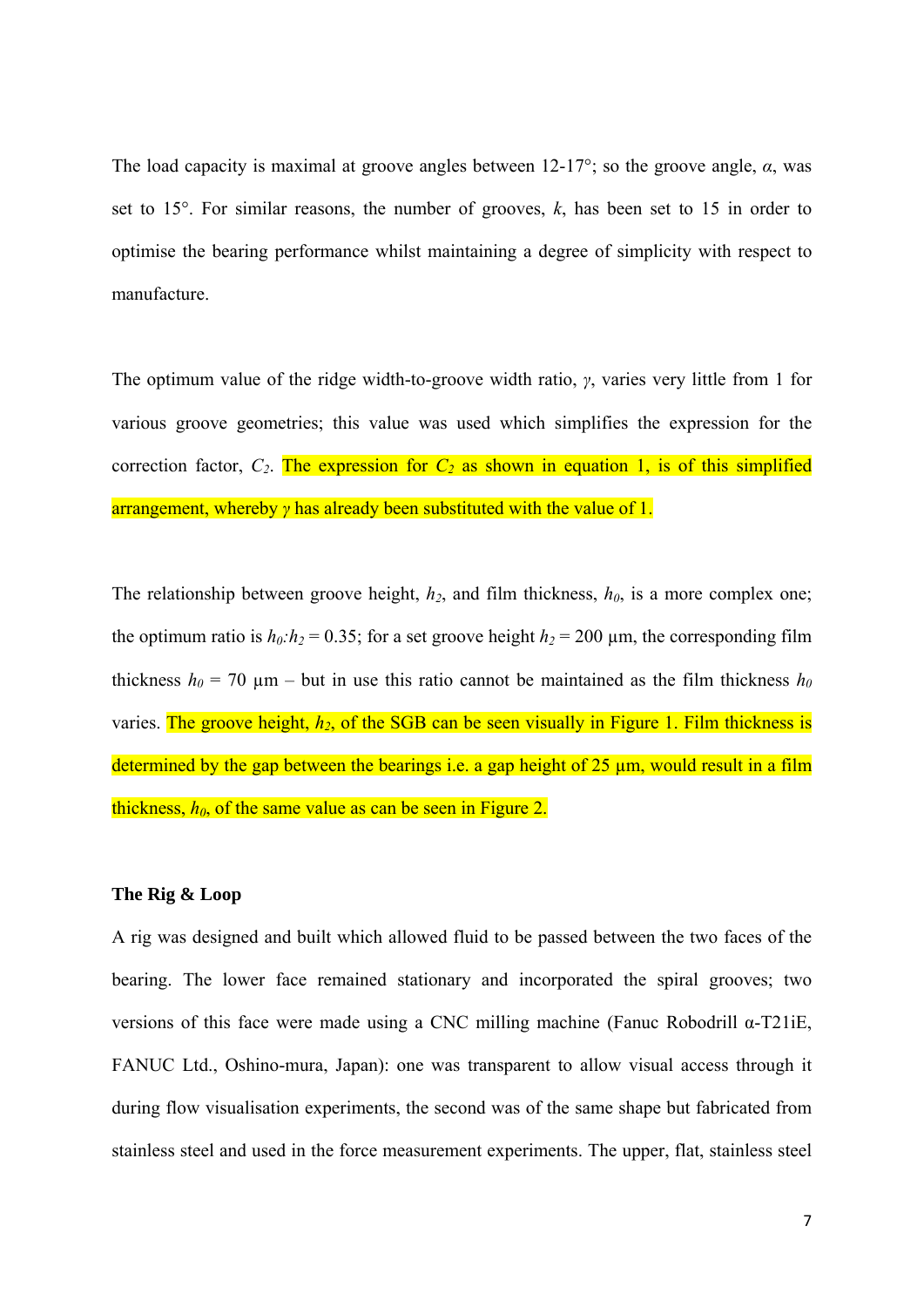face rotated at a set speed (Figure 2) driven by the spindle of a milling machine (DYNA MYTE 2400, Dugard Machine Tools Ltd., Hove, UK).

A chamber lid was located on the base of the rig by a Perspex tube and clamped down to the base of the chamber. The chamber was sealed around the spindle using a rotating shaft seal that was mounted in the chamber lid. The lid had an inlet which supplied the fluid to the chamber and an overflow to ensure that the chamber was completely filled. The base had an outlet which flowed into a reservoir. Solutions were either pumped through the entire system in a closed loop using a (Jostra) RotaFlow system (MAQUET, Cardiovascular LLC, Wayne, NJ, USA) or were contained wholly within the chamber as an isolated volume.

# **Blood collection & handling**

Two sources of blood were used with University Ethical Committee approval. Where small volumes (less than 100 ml) were required, peripheral venous blood was collected from human volunteers using a 19 gauge needle and placed immediately into heparinised tubes (International Scientific Supplies Ltd., Bradford, UK) to prevent clotting. All blood samples were prepared immediately, stored at room temperature (21°C) and used within one hour of collection. Red blood cells were separated using centrifugation at 1,000 g (centrifugal force) for 10 minutes, washed three times in PBS (Fisher Scientific UK Ltd., Loughborough, UK), and re-suspended in PBS at the desired haematocrit level. Where large volumes (greater than 100 mL) were required, research red cells were bought from the NHS (NHS Blood and Transplant, Watford, UK). These cells were prepared in the same way as the volunteered blood in terms of washing and re-suspension.

## **Force measurements**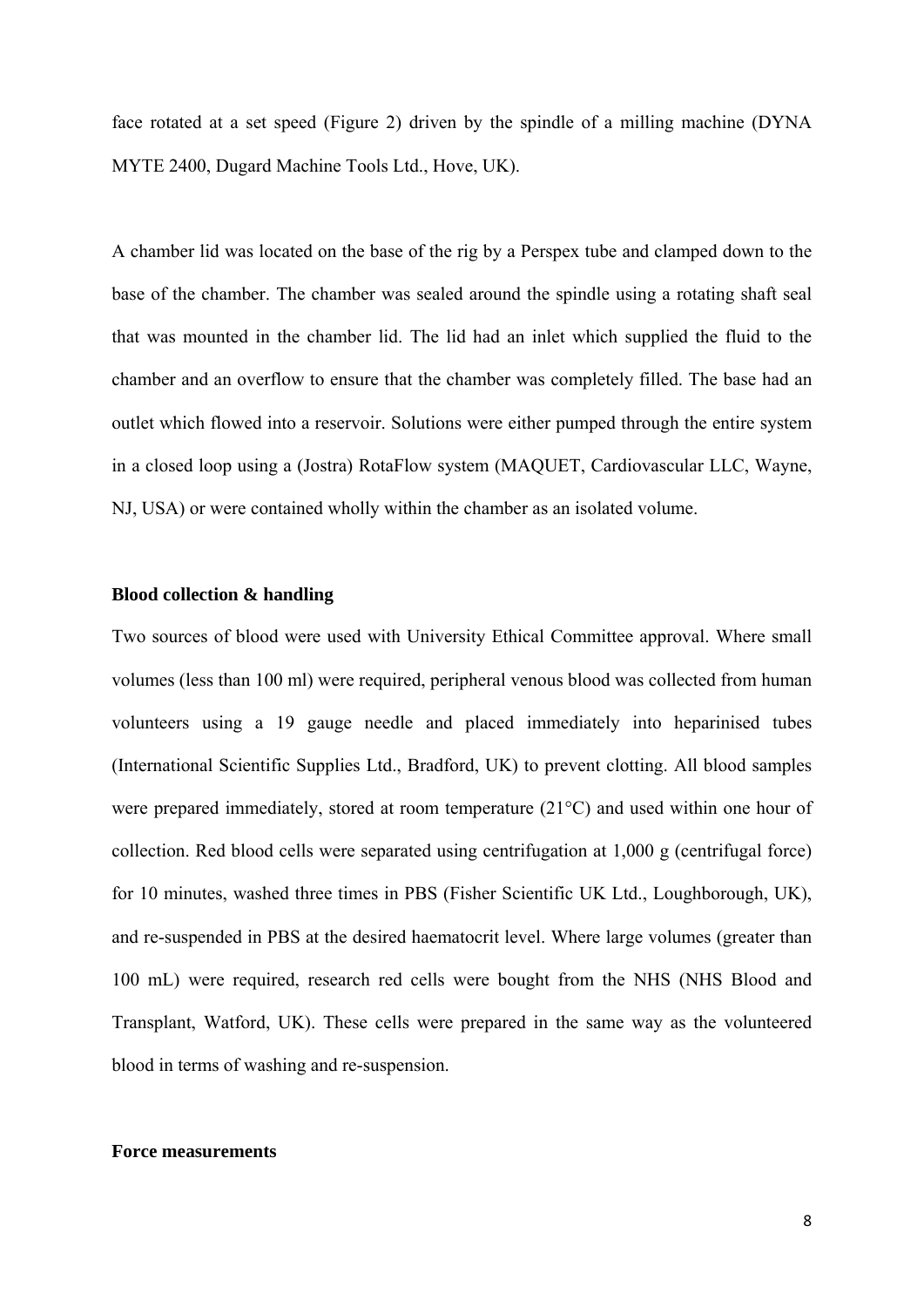Before the chamber was filled, the face of the spindle (upper face) and (lower, stainless steel) bearing surface were brought into contact so that the separation gap was set to  $h_0 = 0 \mu m$ when the load cell first registered a load and a simple electrical resistance measurement between the two metallic rig components measured at 0 ohms. With the chamber filled with fluid, the spindle was withdrawn to the required gap height and rotated at a speed of 2500 rev/min and the load capacity (bearing force) was measured by the load cell (DBBSM-200N, Applied Measurements Ltd., Aldermaston, UK) as a function of gap height. The stiffness of the load cell was sufficiently high such that any force produced by the bearing did not alter the film thickness through compression of the load cell. The temperature of the fluid was maintained at a constant temperature of 22°C throughout the entire rig.

Tests were carried out initially with aqueous glycerol solutions at various percentages (0 to 36 % v/v at 22°C) so as to mimic the possible variation in blood viscosity due to cell exclusion i.e. if cells migrated to the grooves, only plasma would be left in the gap, therefore reducing the haematocrit and viscosity of the fluid and so the force between the bearings. Viscosity measurements were carried out using an Automated Micro Viscometer (Anton Paar GmbH, Graz, Austria) at temperatures between 20 and 25°C, measuring the sample four times at each temperature and using an average for the final reading. The solutions and viscosities are shown in Table 2. The measured viscosity of whole blood was lower than the normal value of 3-4 mPa·s (18, 19) due to the plasma (viscosity of around 1.3 mPa·s (19)) being replaced with PBS (viscosity of 1 mPa·s). This, however, does not preclude the comparison of blood of known viscosity with analogue fluids of known viscosities.

#### **Flow visualisation**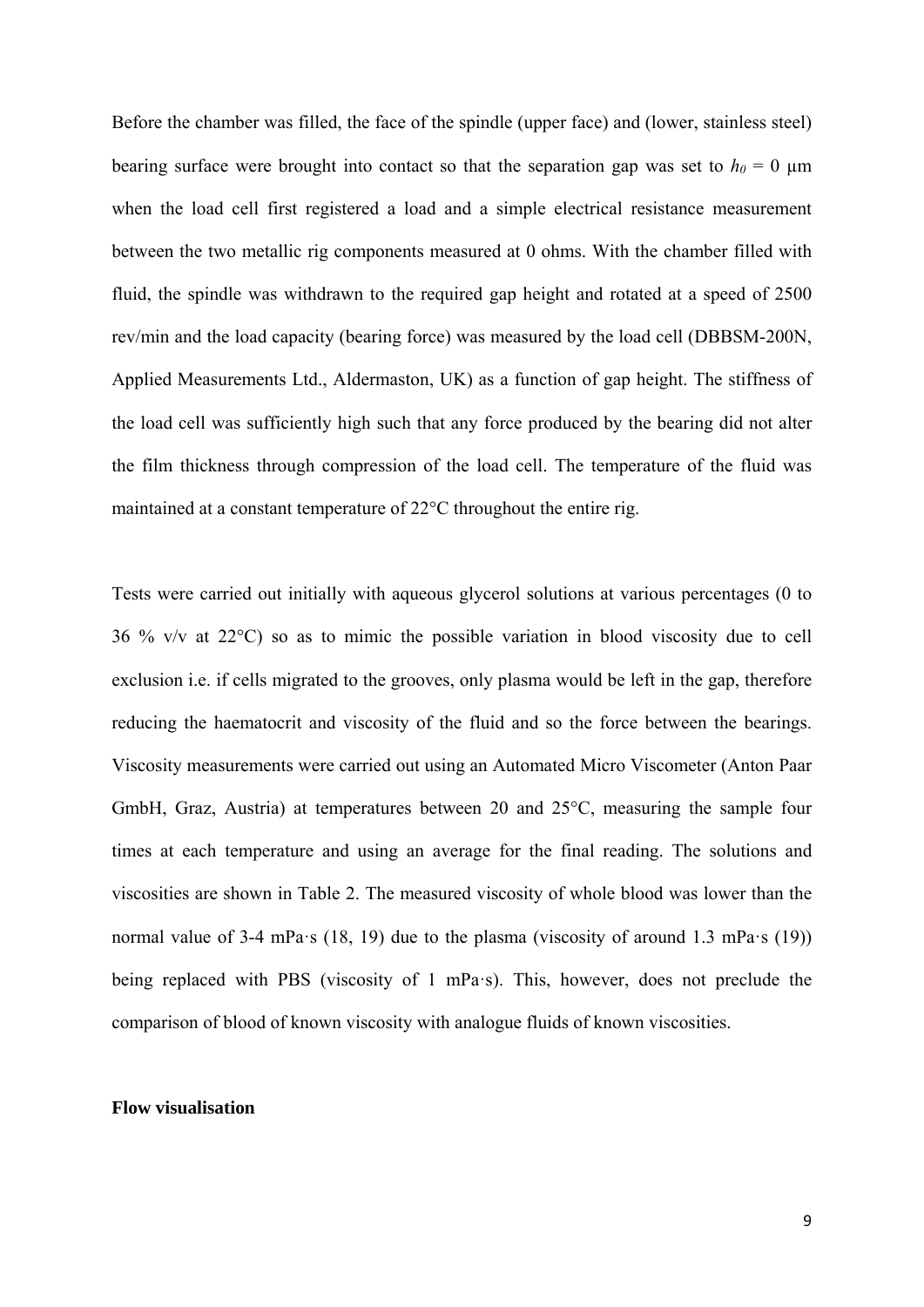For visualisation of the flow across the SGB, the bottom section of the rig was replaced with a hollow equivalent manufactured from aluminium (Figure 3) and the metallic SGB was replaced with one machined from acrylic. This acrylic SGB disc was inserted into the hollow rig and was secured using a rubber O-ring. A circular mirror with 45°optic holder (Thorlabs Ltd, Cambridgeshire, UK) allowed optical access through a port in the side of the hollow rig to the underside of the acrylic bearing disc; approximately one quarter of the entire SGB could be viewed in this way.

A Particle Image Velocimetry (PIV) system (Nd:YAG laser, Flowsense camera with Nikon lenses and Version 2.30 Dynamic Studio software, Dantec Dynamics, Bristol, UK) was used to perform flow visualisation. The PIV system is capable of capturing images at up to 15 Hz frequency, but the spindle rotated at 41.6 Hz (2500 rev/min) so laser firing and camera shutter were synchronised to every  $3<sup>rd</sup>$  or  $4<sup>th</sup>$  revolution of the spindle through a trigger generated by a rotary encoder (BHK 16.24K360-I2-5, Baumer UK Ltd., Swindon, UK). In this way scratches in the image appeared stationary (in the same place) allowing image processing to mostly remove them. Only one Nd:YAG laser, wavelength 532 nm, in the PIV system was fired for image capturing. The beam was formed in to a sheet of around 4 mm thickness using a cylindrical lens ensuring even illumination of the entire viewing area and gap (which had a maximum height of interest of a few hundred micrometres).

In some experiments, silver spheres of diameter 10 µm (Dantec Dynamics) were suspended in aqueous glycerol as a blood analogue and sent through the rig. These spheres were very easy to visualise and do not have the optical density challenges of red blood cells, but have similar dimensions (red blood cells are  $10 \mu$ m diameter by  $2 \mu$ m thick discoids).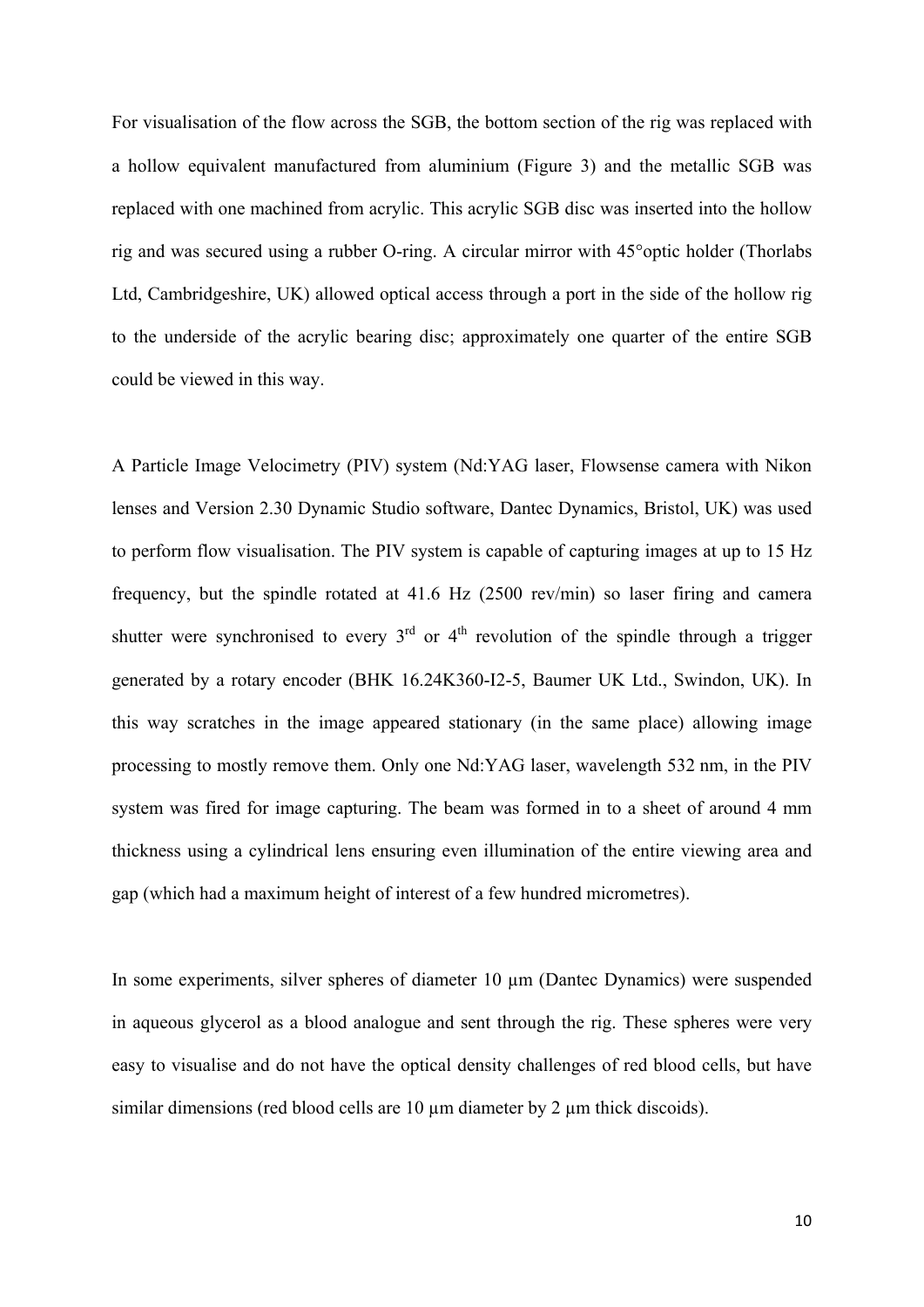In order for the RBCs to be effectively imaged using the PIV system, cells were stained using PKH26, a red fluorescent cell membrane labelling kit (Sigma-Aldrich, Poole, UK) with an excitation maximum of 551 nm and emission maximum of 567 nm. The volumes of cells required for the imaging experiments were washed thoroughly before being suspended in the supplied diluent at the manufacturer's recommended cell concentration; cells were then stained according to the manufacturer's instructions. In order to optimise the staining methodology, both the cell concentration and incubation time of the procedure were varied and the resulting stained cells analysed for fluorescence using a flow cytometer (Quanta SC, Beckman Coulter, High Wycombe, UK). The optimal staining procedure for red cells was to initially suspend cells in a concentration of  $1x10^7$  cells/mL in diluent C and to incubate this cell suspension with an equal volume  $4x10^{-6}$   $\mu$ M PKH26 for exactly 3 minutes before stopping the reaction by the addition of 10% serum (PAA Laboratories Ltd., Yeovil, UK). The resultant population of stained cells showed over 90% of the recognised RBCs to be fluorescing. Increased cell:dye ratios resulted in reduced fluorescence staining, whilst longer incubation times did not increase the percentage of cells fluorescing but did increase debris, possibly due to increased cell death in the population.

In order to view the PKH26 stained cells with more clarity in the PIV system, a filter (Polished Filter Glass, H.V. Skan Ltd., Solihull, U.K.) was used which blocked all wavelengths below 540 nm, including the light from the laser source, and allowed through the fluorescent light from the cells.

With the fluid in the transparent rig, images were captured at gap heights 25, 50, 75 and 100 µm. At each gap height between 10 and 30 images were captured. The Dynamic Studio software (V 2.30, Dantec Dynamics) was used to assemble a mean of the images, thereby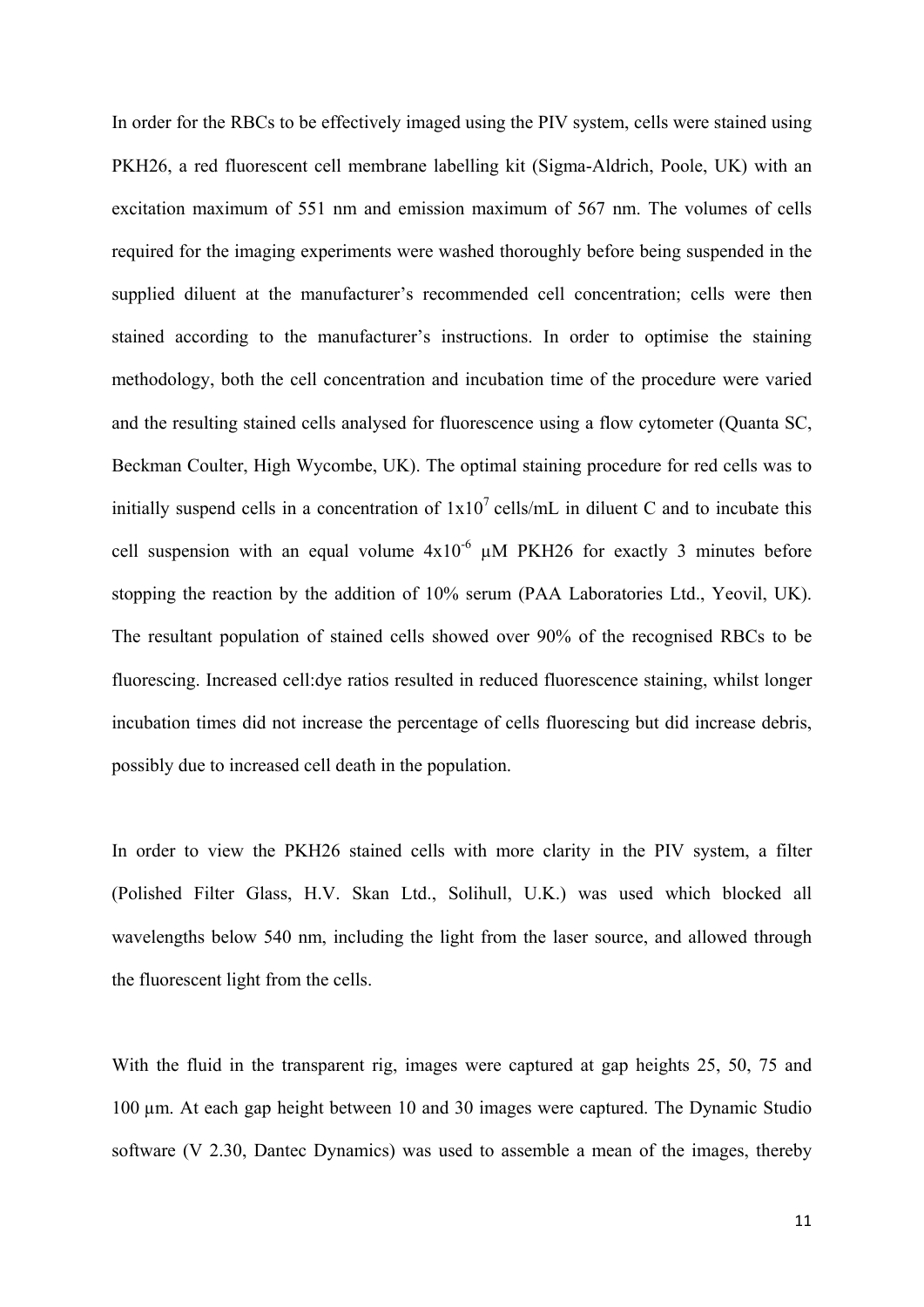identifying the common marks e.g. groove edges and permanent marks. This image mean was then subtracted from each individual image, resulting in an image showing only the uniquely moving pixels. These resultant images were then summed together to show the total addition of all images at that gap height without any of the static patterning (i.e. all the scratches were removed).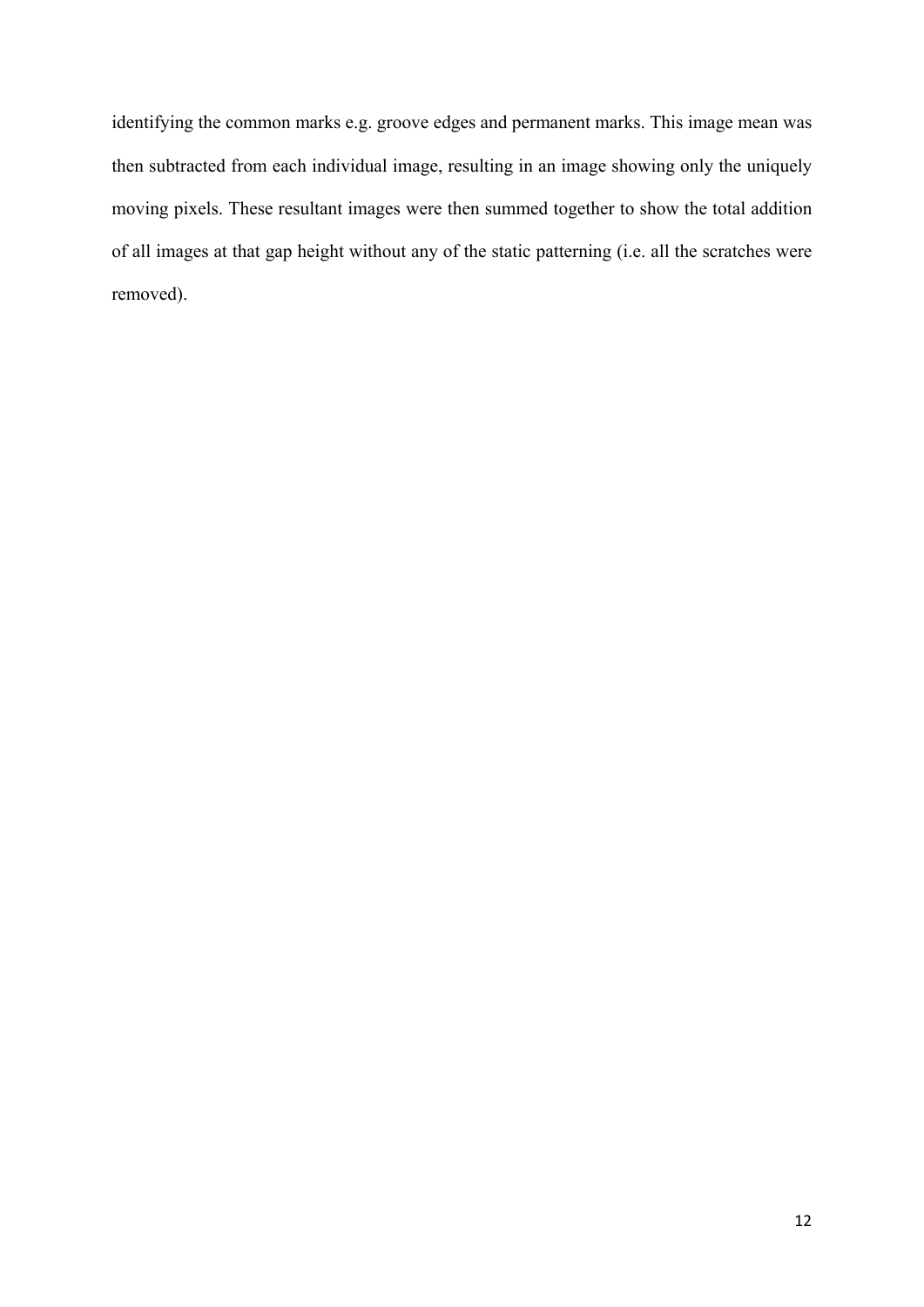## **Results and Discussion**

#### **Force measurements**

The bearing force generated on the load cell was measured for a range of aqueous glycerol solution strengths (and viscosities) over a range of bearing gap sizes; Figure 4 shows one example of this for a  $25 \mu m$  gap. A line fit through the data shows a linear relationship between force and viscosity for those fluids.

Bearing force measurements obtained with blood, 25% (v/v) aqueous glycerol and PBS as the working fluid in gaps of increasing height are reported in Figure 5. The expectation is that, for a given gap, a higher bearing force will be generated by a fluid of higher viscosity; PBS and aqueous glycerol conform to expectations.

However, Figure 5 shows the human blood to produce a lower than expected bearing force (than for a fluid of equal Newtonian viscosity). The average force measured at 25 µm for human blood was 4.58 N to  $2$  d.p. (decimal points) whereas the line-fit equation of Figure 4 would predict a force of 5.32 N. The same line-fit equation indicates an apparent viscosity of the blood to be 2.36mPa·s; 19% lower than the viscosity measured in the viscometer. Our explanation for this is that cell exclusion is occurring, whereby RBCs are entering the grooves in the SGB and becoming more densely packed in these grooves, leaving behind a fluid in the gap of lower haematocrit and therefore lower viscosity - which will generate lower bearing force. This apparent reduction in viscosity of blood in blood-filled bearings has been noted in practice in the operation of rotary blood pumps(5).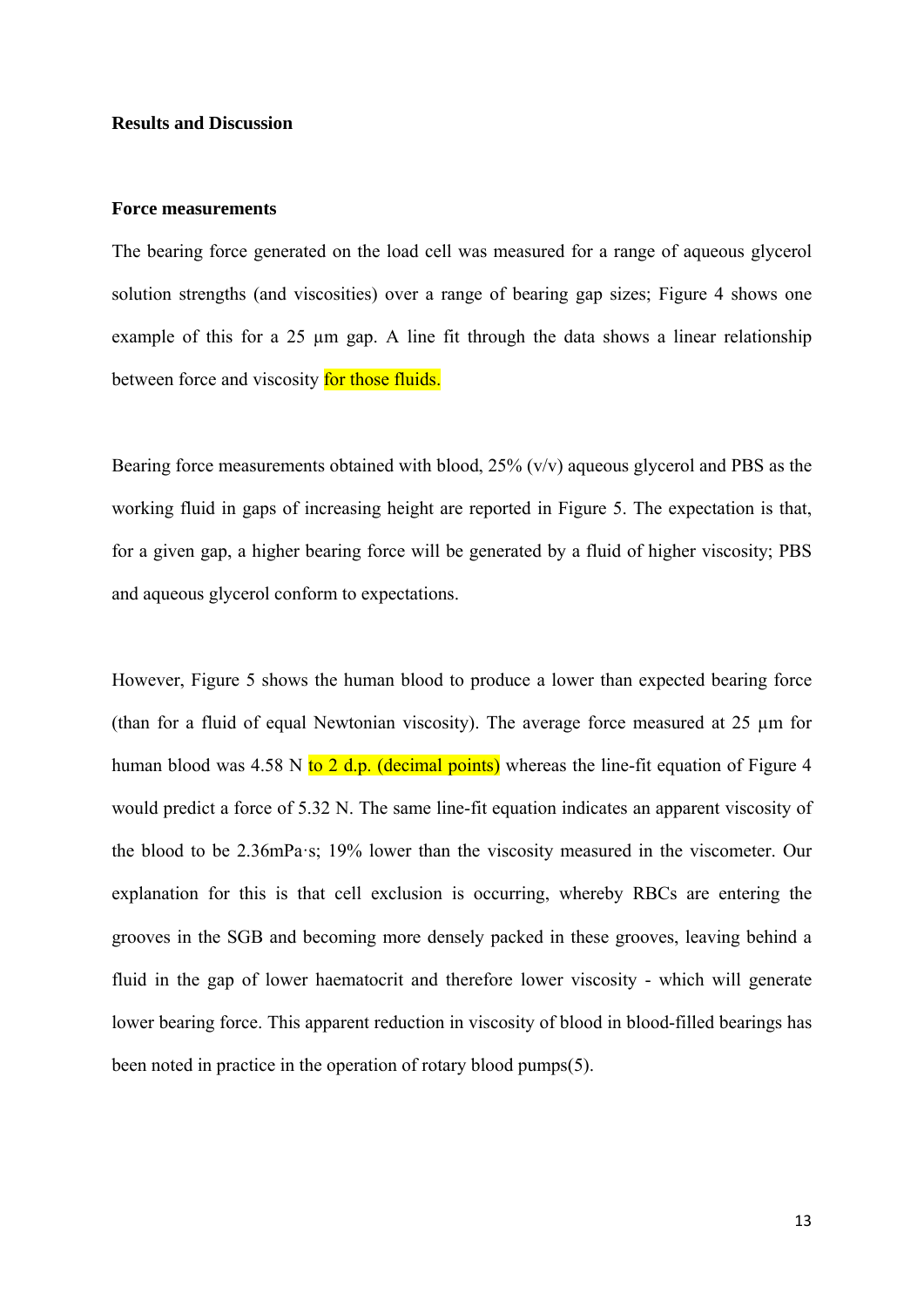Blood viscosity is known to alter with shear rate  $(\dot{\gamma})$ , with an increasing shear rate resulting in a decrease in viscosity in a non-linear relationship (20). This mechanism was not significant at the shear rates experienced by the blood in the small gaps of our experiment, as shear rates well exceeded  $1000s<sup>-1</sup>$ , beyond which point viscosity has become asymptotic (i.e. invariant with shear rate) (21).

# **Flow visualisation**

Flow visualisation experiments aim to confirm the reduction in haematocrit in the bearing gap indicated by the bearing force measurements reported above and to show that cells preferentially travel in the grooves rather than in the bearing gap for small bearing gaps.

# **Image Analysis**

The images in Figure 6 show the image analysis sequence of the pictures captured at a 25µm gap height for silver spheres. This sequence allows common pixels which occur on every image, such as scratches, marks and groove outlines, to be subtracted from the final images. The addition of several images together allows an overview of what is occurring over time. The drawback to this analysis include the potential loss of data where, for example, moving spheres are occurring in every image at the same position due to the high density and so are subtracted as part of the mean. However, by comparing the raw image with the same image minus the mean, it is clear that a much more useful image is obtained, without background interference.

## **Red Blood Cells**

Red blood cells stained with PKH26 were observed in the transparent SGB and the images analysed per the sequence described. The images from the RBCs were not as readily acquired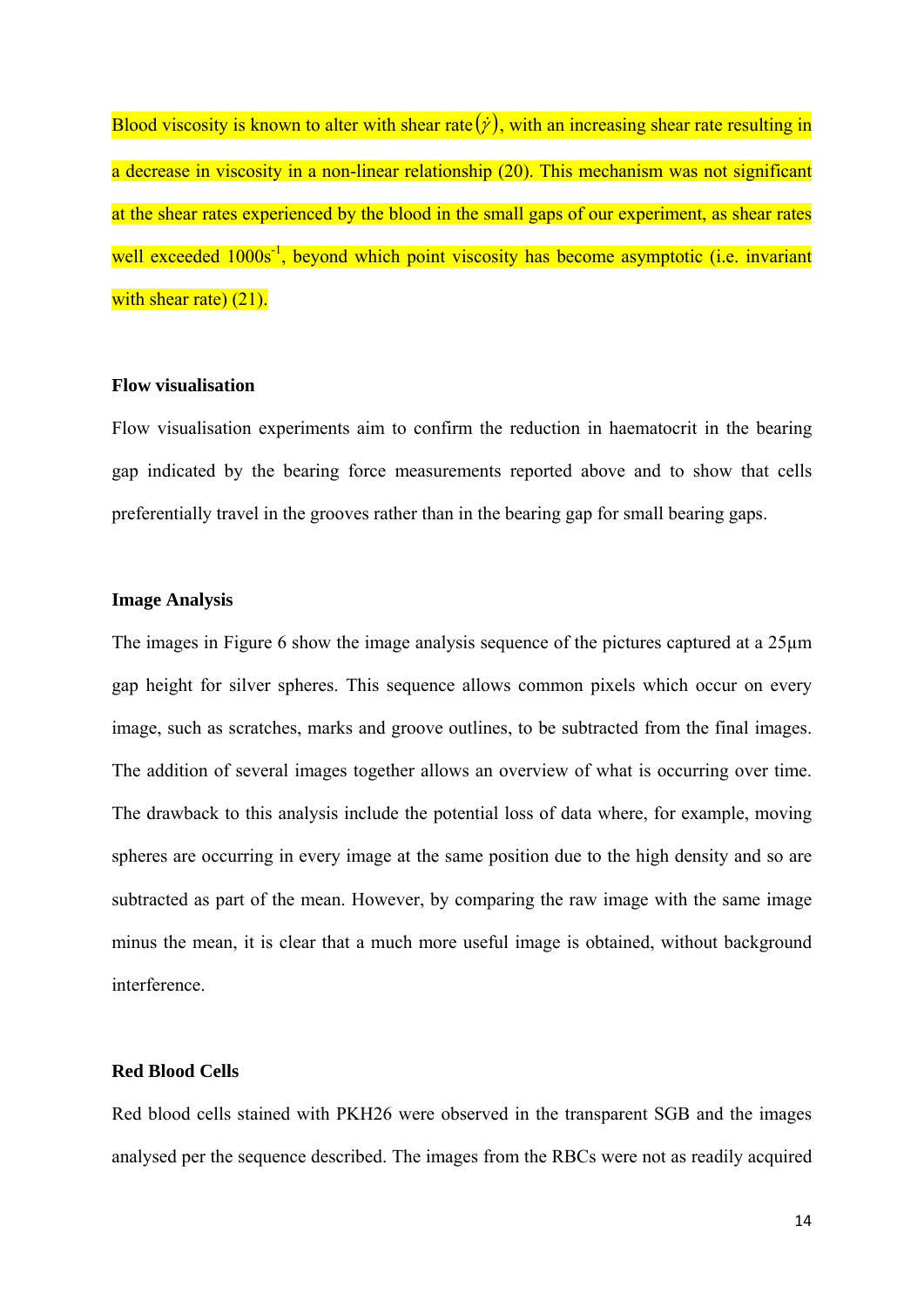as for the silver spheres, with the optical density of the cells blocking the laser light at high haematocrits. To give an indication of the movement of the cells, a haematocrit of less than 1% was used. Results from this experiment are shown in Figure 7. The RBCs are difficult to image due to limited fluorescence and the optical density of the filter but a pattern of bright spots (striations) representing cells bounded by the grooves can be seen in Figure 7 (a) at a gap height 25 µm. This pattern appears less obvious in Figure 7 (b) and Figure 7 (c) as the gap height increases (to 50 and 75 µm respectively) and when the gap height reaches 100 µm in Figure 7 (d), the cells appear to be completely randomly spread (moving readily in the gap and grooves), suggesting that cell exclusion is no longer occurring at the same intensity as in the smaller gaps.

# **Silver Spheres**

The silver spheres were more readily imaged in comparison to the stained RBCs and so were used to identify areas of 'cell' population density. Figure 8 shows analysed images for gap heights 25, 50, 75 and 100 µm. Figure 8 (a) shows cell exclusion occurring at a 25 µm gap height, with almost no spheres outside of the grooves and in the gap. At a 50 µm gap height (Figure 8 (b)), some spheres are visible. At 75 µm (Figure 8 (c)) more spheres again are in the gap and at 100  $\mu$ m (Figure 8 (d)) there are even more spheres in the gap, outside of the grooves.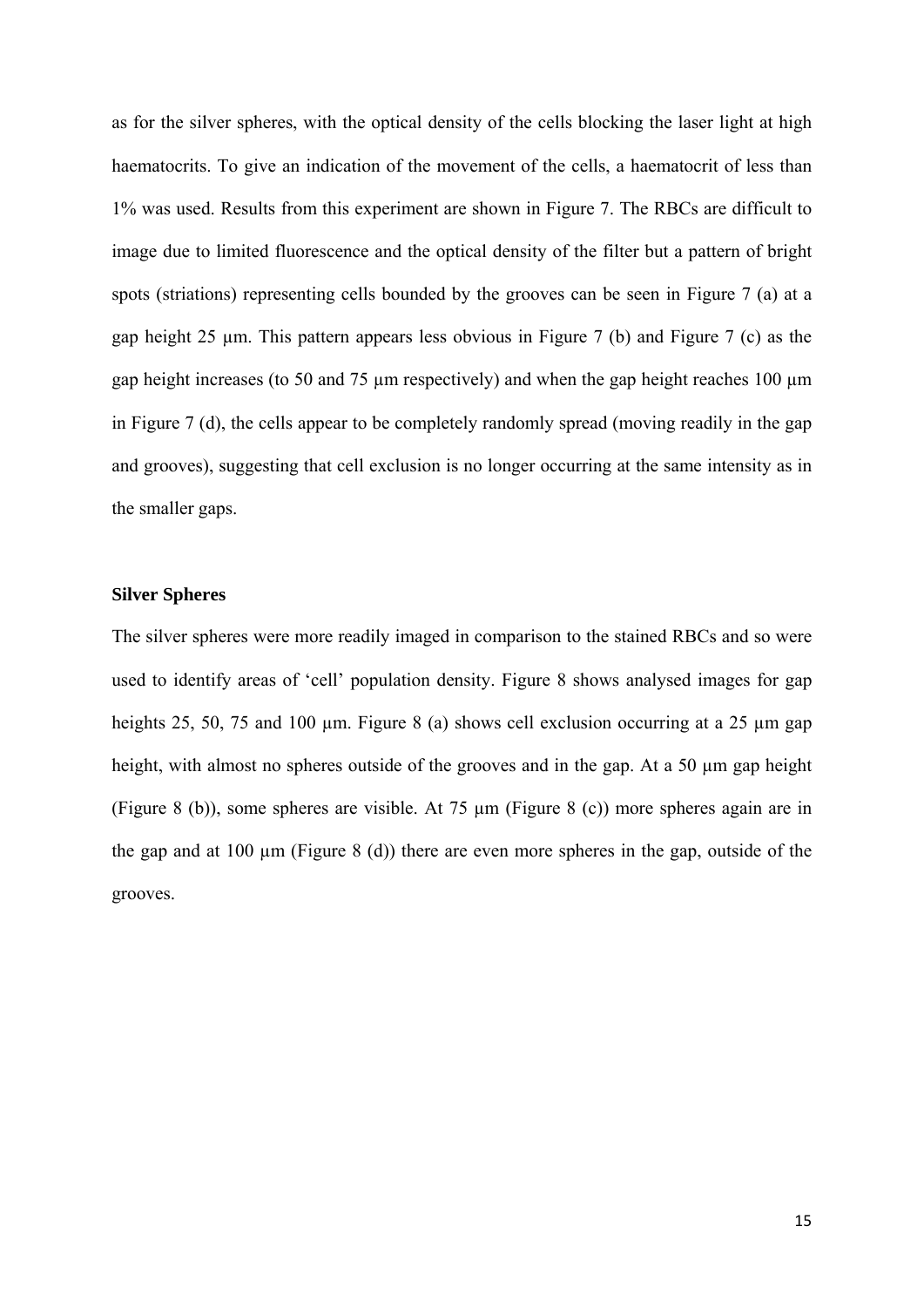#### **Conclusions**

Spiral groove bearings find wide applications in engineered products such as in the air bearings of hard disk drives for computers (16), but particle exclusion and viscosity changes (other than due to temperature) are not significant effects where Newtonian fluids are used. For blood, a non-Newtonian fluid, the SGB has shown a very interesting effect.

Bearing force measurements indicate a reduction in viscosity of blood in small Couette gaps and it is proposed here that this reduction in viscosity is a result of red blood cells being excluded from the working portion of the bearing  $-$  i.e. the gap between bearing faces. The relationship between blood viscosity and haematocrit is well known and has been studied under many different conditions(19).

Flow visualisation of red blood cells traversing a spiral groove bearing shows cell exclusion of the red cells from the narrowest of gaps  $(25 \text{ }\mu\text{m})$  with a propensity for the red cells to remain in the deeper grooves. This cell-exclusion effect weakens with increasing gap height. Suspended solutions of silver spheres of similar dimensions to red blood cells (10  $\mu$ m diameter) show the same trend, but are much easier to visualise as they reflect incident light much better due to their coating.

Cell exclusion in small capillary tube (Poiseuille) flow is also well known since the pioneering work of Fåhraeus and Lindqvist in the 1930's. This paper demonstrates that cell exclusion mechanisms also work in small Couette gaps when alternative flow paths for red blood cells are provided – the example here is spiral grooves.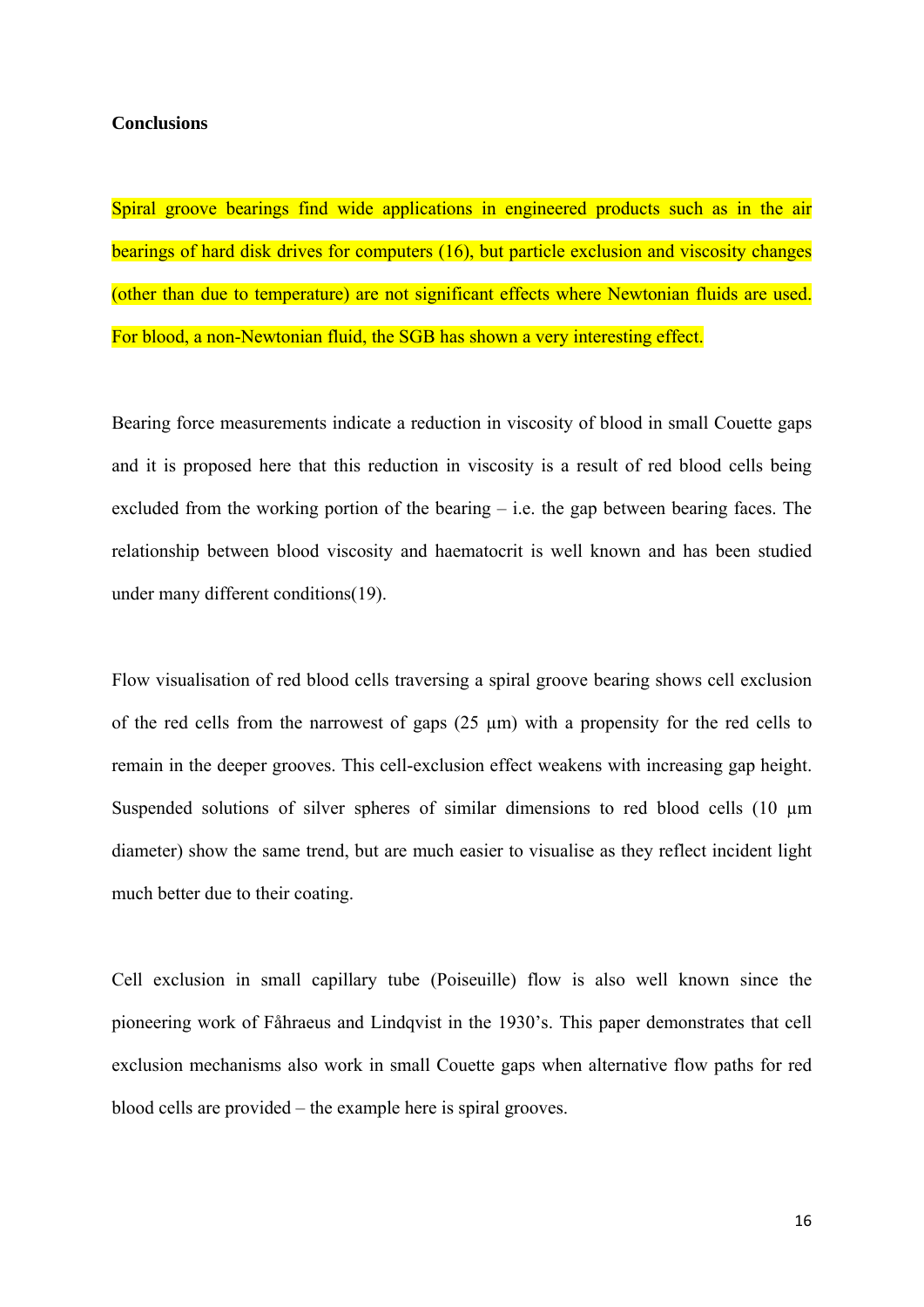This finding has two major implications for the design of a number of medical devices – most notably rotary blood pumps:

- 1. Restoring forces developed by blood-filled bearings (which invariably incorporate small gaps) will be lower than calculated using Muijderman's spiral groove bearing equations (and, by suggestion using Reynolds equation for journal bearing equations).
- 2. Small gaps can be protective of red blood cells. This is counterintuitive and contrary to popular design codes for rotary blood pumps which seek to maximise the gap and thus protect red blood cells through reducing the shear stress developed in the blood.

The next stage in this research is to quantify the protective effect of cell exclusion in Couette flow. We propose to do this through the measurement of haemolysis levels and prothrombotic PS exposure of the red cells, and the inflammatory response of white cells in Couette flow, with and without a spiral groove bearing.

# **Acknowledgements**

The authors would like to thank the technical staff in Mechanical Engineering and Design at Aston University for their assistance in this project. They would also like to thank NHS Blood & Transplant for their permission to use their products for this research.

# **References**

1. Fåhraus R, Lindqvist T. THE VISCOSITY OF THE BLOOD IN NARROW CAPILLARY TUBES. *Am J Physiol*. 1931;96(3):562‐8.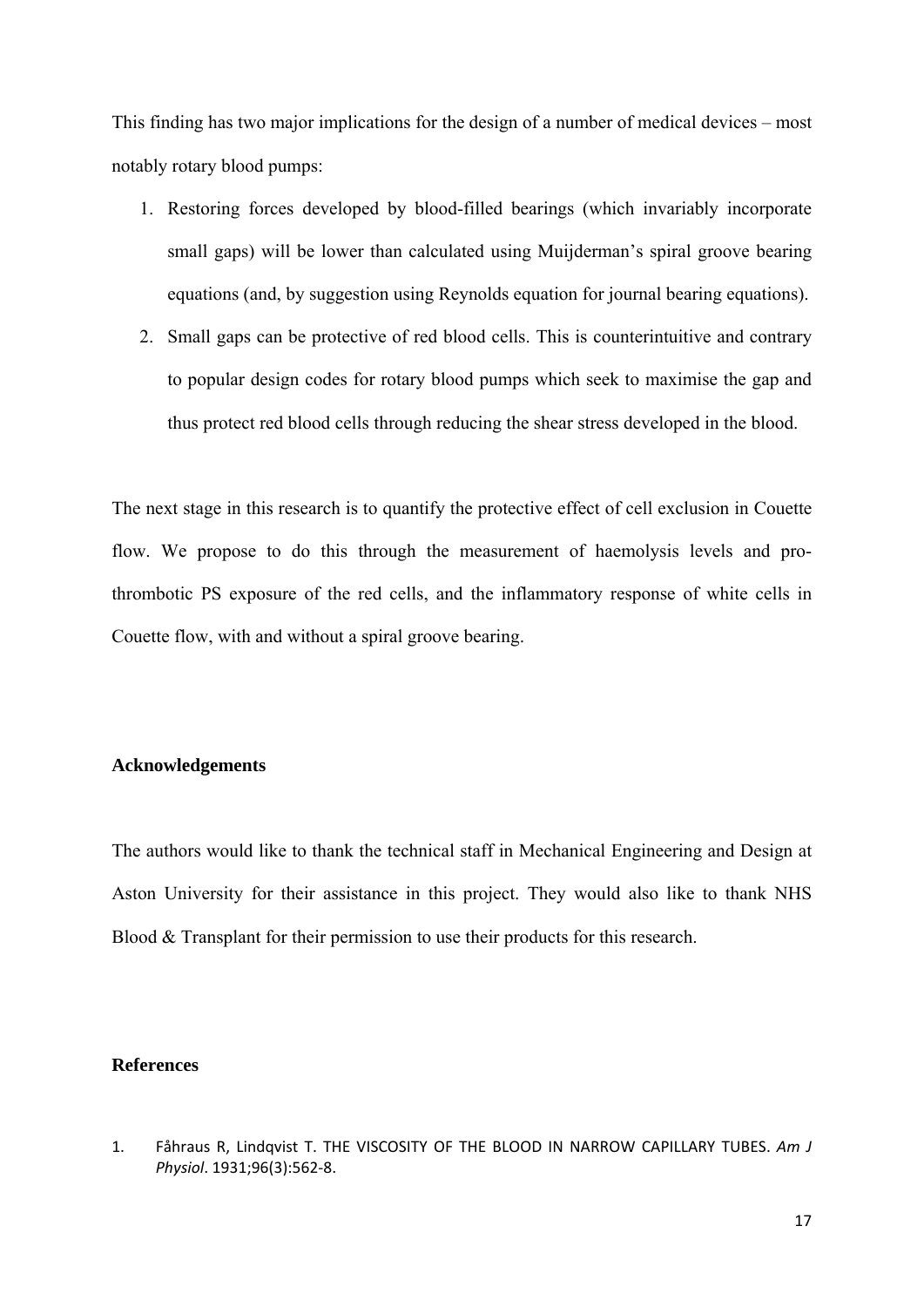- 2. Palmer AA. Axial drift of cells and partial plasma skimming in blood flowing through glass slits. *American Journal of Physiology ‐‐ Legacy Content*. 1965;209(6):1115‐22.
- 3. Fujiwara H, Ishikawa T, Lima R, Matsuki N, Imai Y, Kaji H, et al. Red blood cell motions in high‐ hematocrit blood flowing through a stenosed microchannel. *Journal of Biomechanics*. 2009;42(7):838‐43.
- 4. Sugii Y, Okuda R, Okamoto K, Madarame H. Velocity measurement of both red blood cells and plasma of in vitro blood flow using high‐speed micro PIV technique. *Measurement Science and Technology*. 2005;16(5):1126.
- 5. Vidakovic S, Ayre P, Woodard J, Lingard N, Tansley G, Reizes J. Paradoxical Effects of Viscosity on the VentrAssist Rotary Blood Pump. *Artificial Organs*. 2000;24(6):478‐82.
- 6. Sutera S. Flow‐induced trauma to blood cells. *Circ Res*. 1977;41(1):2‐8.
- 7. Kawahito K, Nose Y. Hemolysis in different centrifugal pumps. *Artif Organs*. 1997;21(4):323‐6.
- 8. Patrick M, Chen C-Y, Frakes D, Dur O, Pekkan K. Cellular-level near-wall unsteadiness of highhematocrit erythrocyte flow using confocal μPIV. *Experiments in Fluids*. 2011;50(4):887‐904.
- 9. James NL, Wilkinson CM, Lingard NL, Meer ALvd, Woodard JC. Evaluation of Hemolysis in the VentrAssist Implantable Rotary Blood Pump. *Artificial Organs*. 2003;27(1):108‐13.
- 10. Watanabe N, Arakawa Y, Sou A, Kataoka H, Ohuchi K, Fujimoto T, et al. Deformability of human red blood cells exposed to a uniform shear stress as measured by a cyclically reversing shear flow generator. *Physiol Meas*. 2007;28(5):531‐45.
- 11. Nanjappa BN, Chang H-K, Glomski CA. Trauma of the Erythrocyte Membrane Associated with Low Shear Stress. *Biophysical Journal*. 1973;13(11):1212‐22.
- 12. Leverett LB, Hellums JD, Alfrey CP, Lynch EC. Red blood cell damage by shear stress. *Biophys J*. 1972;12(3):257‐73.
- 13. Paul R, Apel J, Klaus S, Schügner F, Schwindke P, Reul H. Shear Stress Related Blood Damage in Laminar Couette Flow. *Artificial Organs*. 2003;27(6):517‐29.
- 14. Lee SS, Antaki JF, Kameneva MV, Dobbe JG, Hardeman MR, Ahn KH, et al. Strain Hardening of Red Blood Cells by Accumulated Cyclic Supraphysiological Stress. *Artificial Organs*. 2007;31(1):80‐6.
- 15. Muijderman EA. Spiral groove bearings library Pt, editor. New York: Springer‐Verlag; 1966. 199  $n$ .
- 16. Zou Q, Tian Y, Liu X, Wen S, Barber GC. Study of Flow Characteristics of Lubricant in Spiral‐ Groove Bearings by the Fluorescent Method. *Tribology Transactions*. 2005;48(2):259 ‐ 63.
- 17. Kink T, Reul H. Concept for a new hydrodynamic blood bearing for miniature blood pumps. *Artificial Organs*. 2004;28(10):916‐20.
- 18. Lowe G, Fowkes F, Dawes J, Donnan P, Lennie S, Housley E. Blood viscosity, fibrinogen, and activation of coagulation and leukocytes in peripheral arterial disease and the normal population in the Edinburgh Artery Study. *Circulation*. 1993;87(6):1915‐20.
- 19. Wells RE, Jr., Merrill EW. Influence of flow properties of blood upon viscosity-hematocrit relationships. *J Clin Invest*. 1962;41:1591‐8.
- 20. Wells RE, Merrill EW. Shear Rate Dependence of the Viscosity of Whole Blood and Plasma. *Science*. 1961;133(3455):763‐4.
- 21. Chien S. Shear Dependence of Effective Cell Volume as a Determinant of Blood Viscosity. *Science*. 1970;168(3934):977‐9.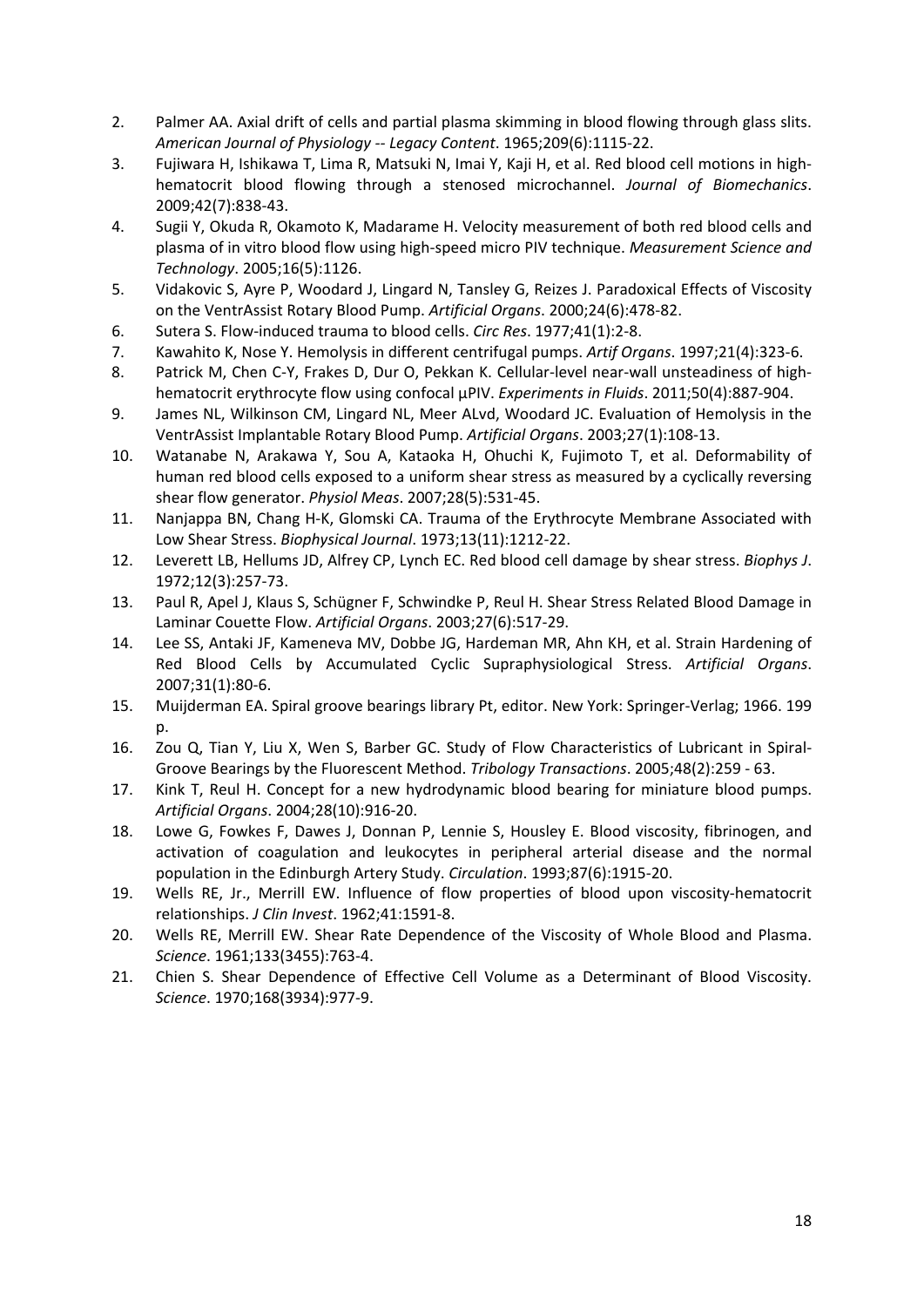#### **FIGURE LEGENDS**

**Figure 1** Cross-section of the SGB design in the experimental setting showing groove height  $h_2$  and gap height (or film thickness)  $h_0$ 

**Figure 2:** The rig containing the SGB through which the fluid was pumped

**Figure 3:** Hollow rig allowing optical access to the lower spiral-grooved disc

**Figure 4:** Force vs. viscosity at a 25 µm gap height and 2500 rev/min rig speed for aqueous glycerol and the three blood samples. For the aqueous glycerol solutions, the linear line fit gives y=1.63x+0.74,  $R^2$ =0.99 (to 2d.p.)

**Figure 5:** Force Vs. gap height measurements for different fluids at rig speed 2500 rev/min

**Figure 6:** Image analysis of silver spheres in a 25 µm gap height. (a) The raw image, (b) the mean image from 10 raw images, (c) one raw image with the mean subtracted and (d) the addition of 10 images (after individual mean subtraction).

**Figure 7:** Analysed images of RBCs at gap heights (a) 25 µm (b) 50 µm (c) 75 µm and (d) 100 µm. At gap height 25 µm, a small number of fluorescing cells can be seen in the grooves, with no bright pixels in the gap. As the gap size increases, the number and intensity of the bright pixels, fluorescing cells, increases, indicating the cells leaving the grooves and entering the gap as cell exclusion becomes less apparent.

**Figure 8:** Analysed images of silver spheres at gap heights (a) 25  $\mu$ m (b) 50  $\mu$ m (c) 75  $\mu$ m and (d) 100 µm.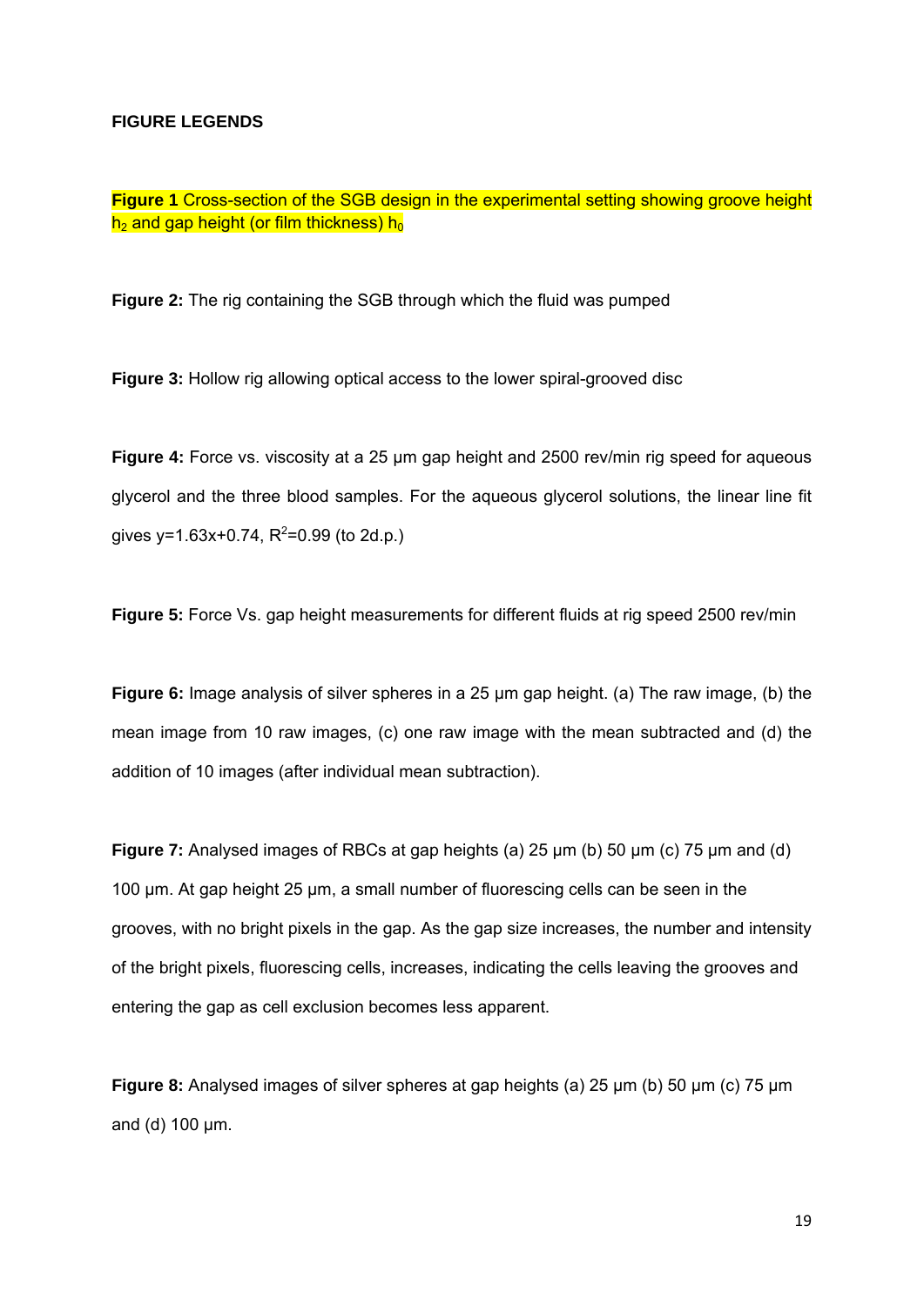# **TABLES**

# **Table 1:** Spiral groove parameters

| <b>Parameter</b>                                           | <b>Symbol</b>        |
|------------------------------------------------------------|----------------------|
| Load capacity (N)                                          | $\mathcal{F}$        |
| Outer radius $(m)$ (= 0.022 m)                             | $R =$<br>$r_{\rm o}$ |
| Inner radius $(m)$ (= 0.012 m)                             | $r_i$                |
| Groove angle (degrees) (= 15°)                             | $\alpha$             |
| Film thickness $(m)$ (70 $\mu$ m at optimum<br>conditions) | $h_0$                |
| Groove height (m) (=200 µm)                                | h <sub>2</sub>       |
| Angular velocity (radians/s) (= 210 radians/s)             | $\omega$             |
| $r_i/r_o (= 0.7727)$                                       | $\lambda$            |
| Ridge width-to-groove width ratio $(= 1)$                  | γ                    |
| Viscosity (mPa·s) (=0.99 to 3.70mPa·s)                     | $\eta$               |